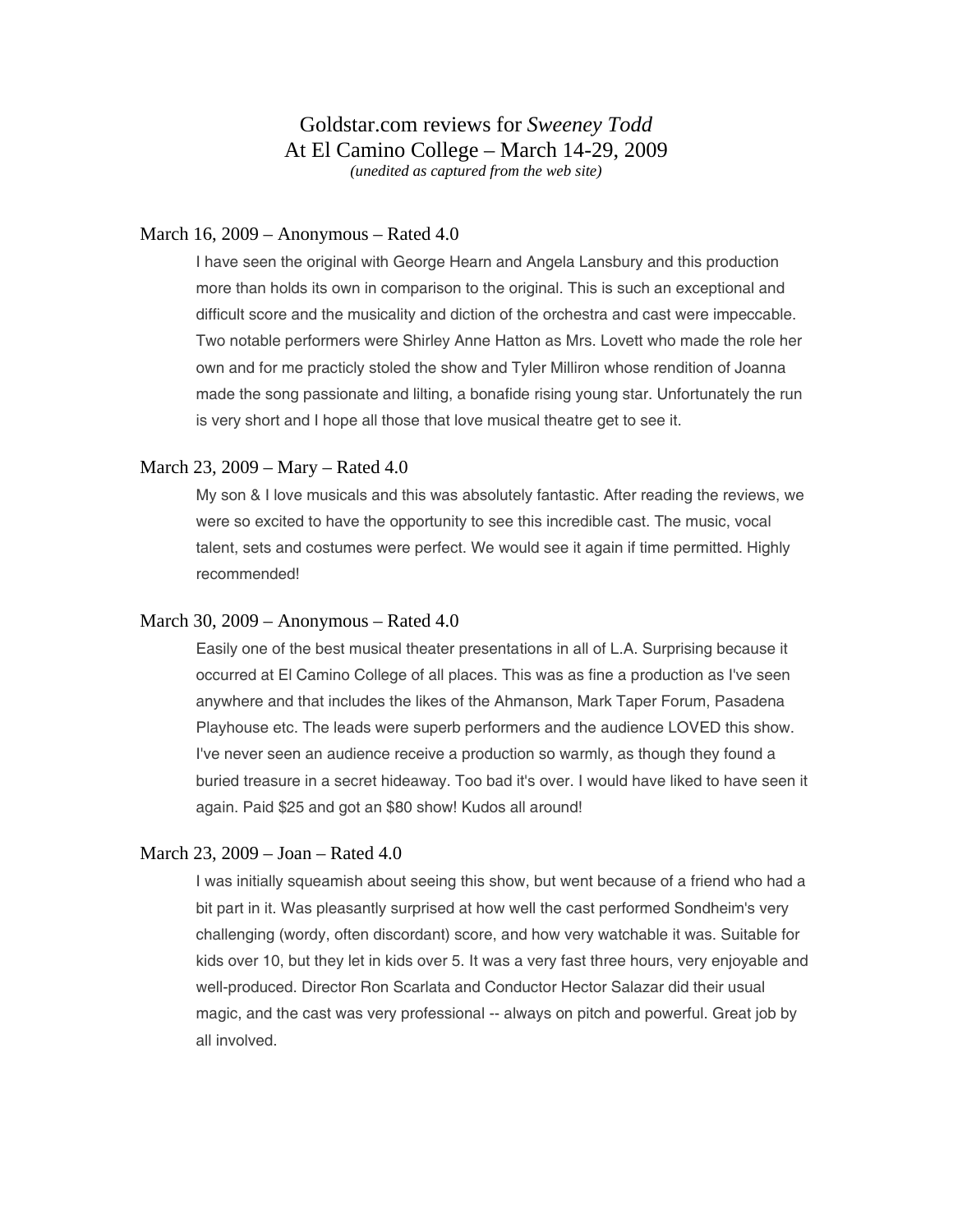### March 23, 2009 – Paul P – Rated 4.0

An excellent production of a difficult show. The leads were both amazing, the secondary roles less so, but overall for a small college to pull Sweeney off with this level of professionalism, WOW!

#### March 23, 2009 – Anonymous – Rated 4.0

I absolutely loved this production of Sweeney Todd. Having seen it with Angela Lansbury and George Hearn, I admit that I did not expect it to be as good, but I was pleasantly surprised. I highly recommend it - excellent!

### March 16, 2009 – Anonymous – Rated 3.0

An impressive production of SWEENEY TODD featuring marvelous production values and a rare chance to hear this extraordinary score with a full 19 piece orchestra. If the acting is somewhat uneven among the supporting cast, the vocals are across the board superb, with especially strong performances from Shirley Hatton as Mrs. Lovett and Tyler Milliron as Anthony. Ron Scarlatta seems content with mostly recreating Hal Prince's original staging and the costumes look a little too clean and pretty, but these are minor quibbles. Anyone who loves Sondheim and this piece should see this production.

### March 16, 2009 – Lisa L – Rated 4.0

I really enjoyed this production. It was staged as in the original Broadway show, not the recent revival.

 The singers were excellent, with Sweeney and Anthony giving superb performances of sincerity and passion.

I would highly recommend this show to anybody who loved the George Hearn/Angela Lansbury recorded version.

A great time at the theater

# March 30, 2009 – Liz K – Rated 4.0

Four of us went, four of us loved it!

 Great production of another Sondheim masterpiece. We expected a college production (it was at the Campus Theatre of El Camino College) but many/most of the orchestra and much of the cast was professional. The show was powerful and the actors pulled off the dark humor beautifully. The audience was completely captivated.

 The orchestra was a very, very pleasant surprise! I think there were 18 musicians excellent from beginning to end. Sondheim is very tricky and they nailed it.

 Fairly small theatre, free parking. One small suggestion: find a solution to the occasional distortion when the voices are very loud (maybe this happened 6 or 7 times total). It was rare, but distracting.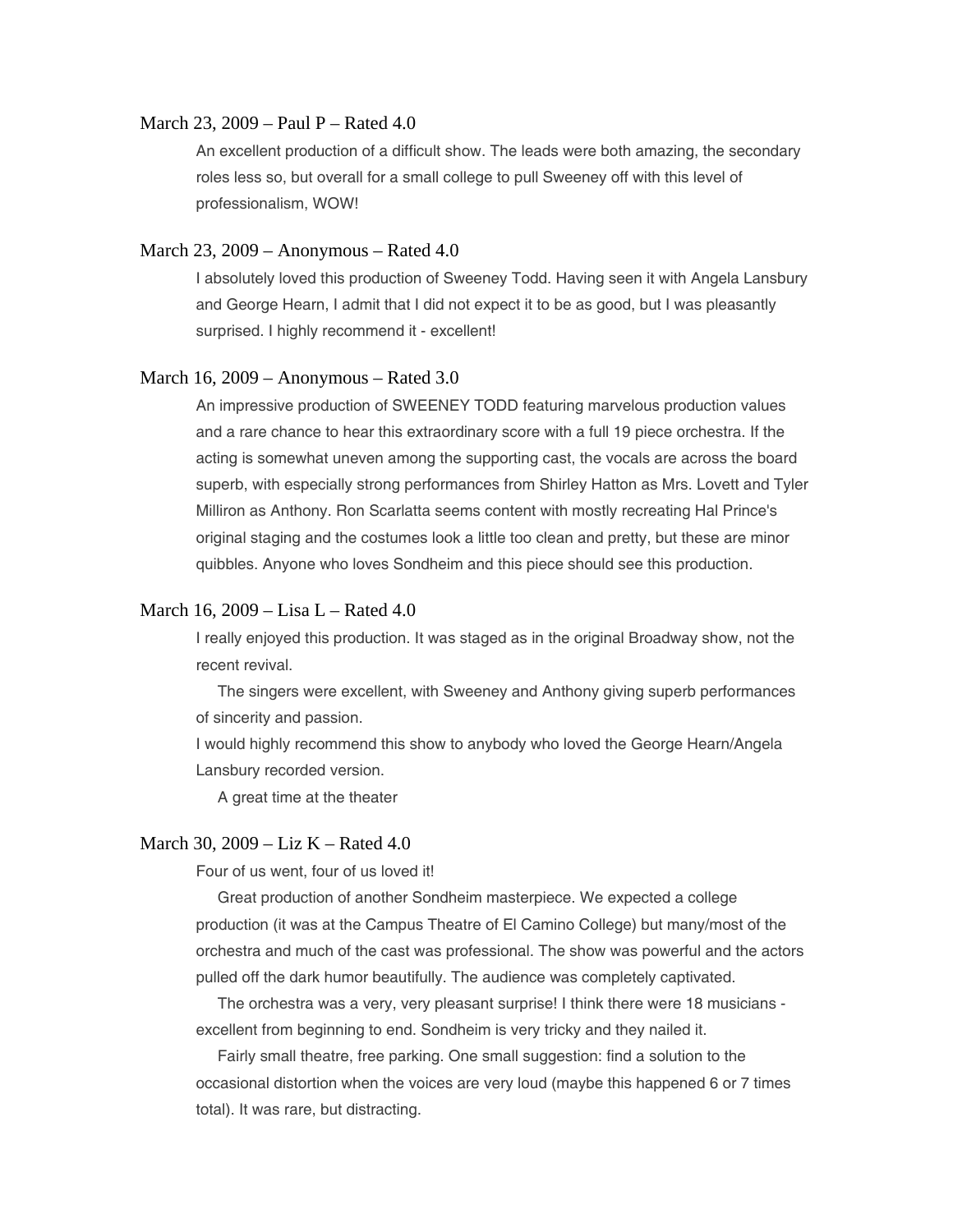#### March 30, 2009 – Edogh – Rated 4.0

The set, the music, the lights, the acting... This was an all around GREAT performance.

### March 30, 2009 – Donna Milliron – Rated 4.0

This was a fabulous production - I would attend again - wish it were still playing! Who would have guessed that a college theater could host such a superbly professional show. Kudos to all involved, this was spectacular!

## March 30, 2009 – Persion – Rated 4.0

Loved the event. Well done by this theatre. It's the best that I've been to through Goldstar so far.

#### March 30, 2009 – Cocopazzo – Rated 3.0

An excellent semi-professional production of a musical theatre classic. The two leads were fantastic and the supporting ensemble more than held their own.

## March 24, 2009 – Kinger – Rated 4.0

Shirley Hatton was amazing.

# March 23, 2009 – Rita B. – Rated. 4.0

All the actors are very good and the production is also very good!! I highly recommend it!

# March 23, 2009 – Anonymous – Rated 2.0

I must have seen a different show than the rest of the reviewers here.

 Generally, the show was very good. The ingenues were strong (especially the handsome but slightly effeminate Tyler Milliron as Anthony) but the leads, while having some very SOLID, entertaining moments seemed to be coasting through-out the entire evening. Shirley Hatton's Mrs. Lovett was unimaginative but serviceable while Michael S. Forrest's Todd was extremely well voiced but lacked the inner pain and rage required for the roll. Jack Messenger (Judge Turpin), seemingly the most well rounded of the group, delivered a flawless performance. Chuck Turner's sets were pleasant and Bill Georges' lighting was superb. All in all, a very pleasant evening. I wouldn't hesitate to see the show a second time. But comparing it to the original Broadway production? Please.

### March 23, 2009 – Anonymous – Rated 4.0

Quite easily the best musical I'ever seen at El Camino College, and I've been a patron for over 20 years. The set was visually stunning, the cast very strong, and the vocals superb. Bravo!